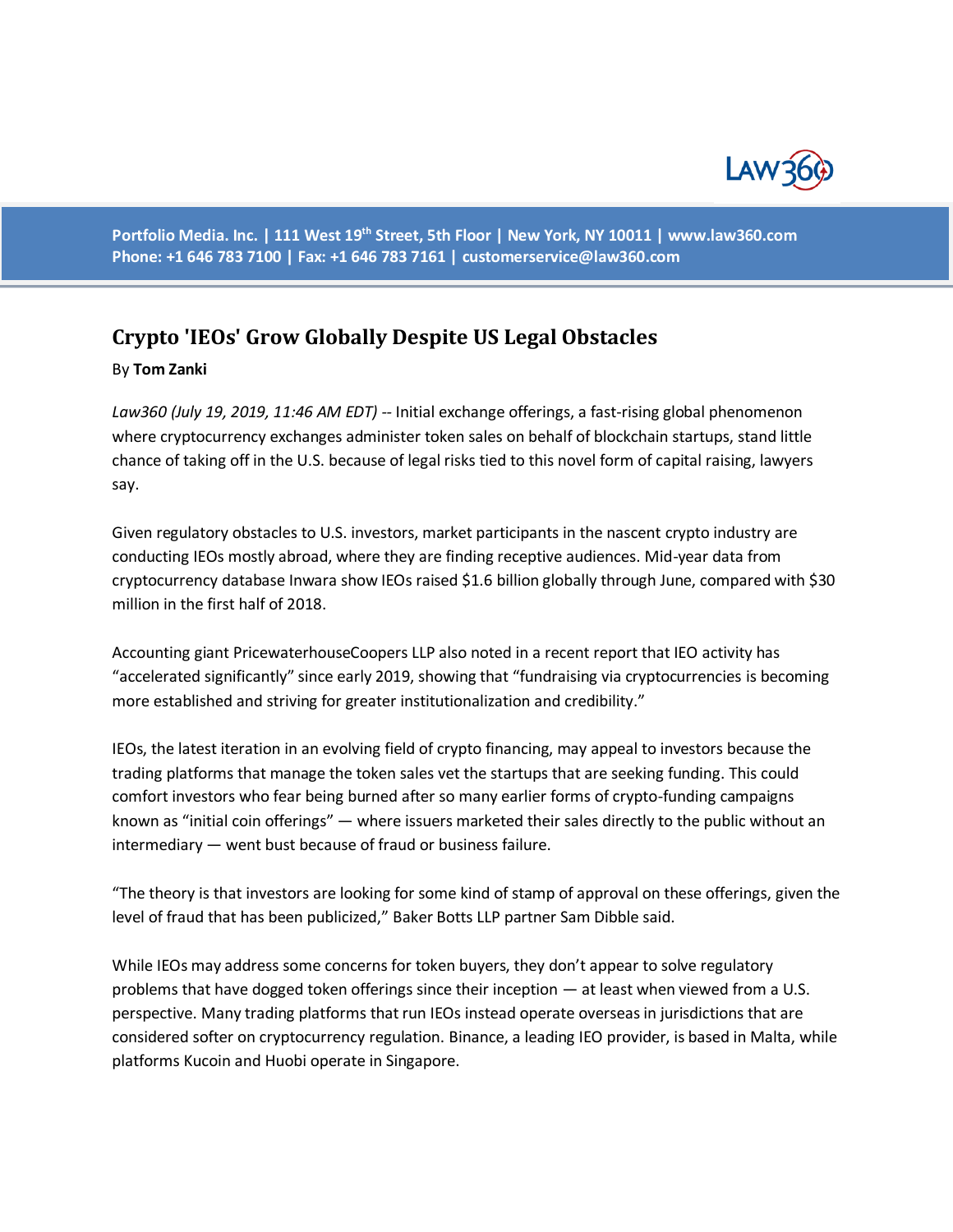Lawyers say IEOs won't pass muster in the U.S. because the Securities and Exchange Commission largely views the underlying tokens sold in crypto-funding schemes as securities, which makes any intermediaries involved in such transactions subject to securities laws.

The SEC established this view after it began policing ICOs, citing the likelihood that such tokens were being marketed to investors on their potential for profit, thus bearing the hallmarks of securities. As such, any trading platforms that help arrange similar offerings would be required to register with U.S. regulators and comply with laws governing broker-dealers and exchanges.

Morgan Lewis & Bockius LLP counsel Albert Lung said "most IEOs out there are probably illegal" from a U.S. securities law perspective.

"It doesn't matter if you are doing an ICO or an IEO," Lung said. "If the underlying token is a security, you still have to comply with securities regulations."

Inwara recently reported that 11 IEOs have taken place in the U.S., which ranks a distant second to Singapore in activity. The SEC appears to be monitoring trends for U.S. involvement in IEOs.

Valerie Szczepanik, the SEC's senior advisor for digital assets and innovation**,** reportedly told a Coindesk conference in May that cryptocurrency trading platforms that seek to list tokens for compensation, or bring buyers to the table for issuers, "are probably engaging in broker-dealer activity."

If such platforms are not registered, Szczepanik said, "they will find themselves in trouble in the U.S., if they have a U.S. issuer or U.S. buyers, if they are operating on the U.S. market."

The SEC did not respond to a request for comment. The agency has not mentioned any specific platforms that it is watching.

U.S. broker-dealers come under strict custody requirements, which are intended to ensure that customer assets are properly safeguarded. The SEC is still grappling with how to apply traditional custody rules to newer concepts like digital assets in order to combat loss or theft.

Given the likelihood of unlicensed broker-dealers handling the custody of digital assets, Dibble said "the IEO model couldn't fly more squarely in the face of what the SEC is worried about."

That said, Dibble is concerned that market participants in the blockchain sector are looking abroad for friendlier regulations. Blockchain is the technology that powers digital currencies, which are designed to enable financial transactions between peers without banks or middlemen.

"The downside is places like Malta and less regulated locations, to the extent that they get comfortable with some of these new concepts, are kind of eating the U.S.'s lunch on these trading markets and approaches to raising capital," Dibble said.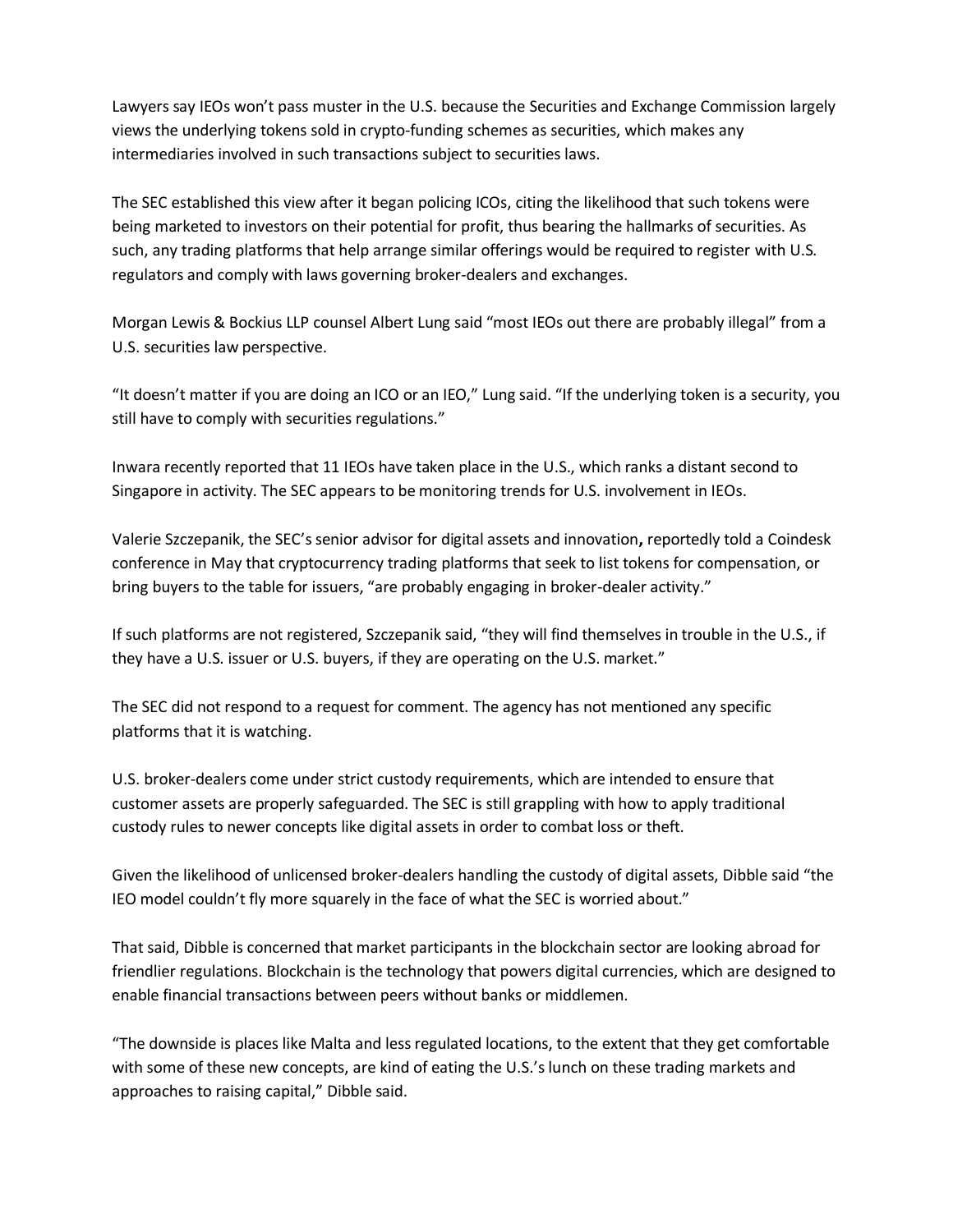Speed and liquidity are perceived benefits of IEOs. By entrusting a trading platform to market their offering, provide due diligence, customer screening and other services, a startup can theoretically focus more attention on developing its business. Also, a company raising funds may be able to tap investors more quickly with an IEO, since a trading platform already has enlisted users. Those users in turn can then buy and sell their tokens on the existing platform.

"The buyer has some comfort that there is a market to resell," said Fenwick & West LLP counsel Dan Freidberg. "In connection with an IEO, the exchange typically lists that security or that token on their platform, so there will be a ready secondary market."

Companies typically give a listing fee and a percentage of their proceeds to the trading platform. However, Inwara recently cautioned that "everything ain't sunshine and rainbows" with IEOs, noting that platforms have a monetary incentive to launch these offerings, which could cause conflicts.

The fact that startups are relying on intermediaries can also be seen as contrary to the ethos of crypto advocates, which seek to eliminate middlemen. But one expert argues that the additional verification that comes from third-party reviews is needed to help the crypto industry mature.

"In order for this universe of coins and crypto and blockchain to continue to evolve and be successful, it must have trust," said Hal Crawford, a managing director at financial industry consultant Alvarez & Marsal. "When we see the evolution of going from an individual offering to a platform or exchange offering, you are introducing additional parties. By adding those additional parties, we are adding levels of due diligence, compliance and trust."

Most IEOs to date have been modest in size, with the exception of a \$1 billion IEO by Hong Kongbased Bitfinex in May. Many platforms also tout their ability to quickly raise funds.

Binance Launchpad, the IEO platform for Binance, raised more than \$7 million for peer-to-peer filesharing service BitTorrent in January in less than 15 minutes, according to its website. Inwara reports that the average sale time for an IEO is as low as 5.5 days while the average sale time for an ICO is as high as 97.2 days.

Traditional capital raises, such as initial public offerings, are often far longer in the U.S., given disclosures and other rules meant to protect investors. U.S. companies can raise funds quicker through private offerings that require less disclosure, but such offerings must be limited to wealthier investors.

Besides an IPO, the only way a company can sell a legal token offering to the broad public in the U.S., is through a so-called Reg A+ offering. This avenue, often called a "mini-IPO" is considered a less costly alternative to a full-blown IPO that comes with fewer rules.

More than a year after companies began submitting applications for Reg A+ token sales, this avenue could be making headway in the U.S.